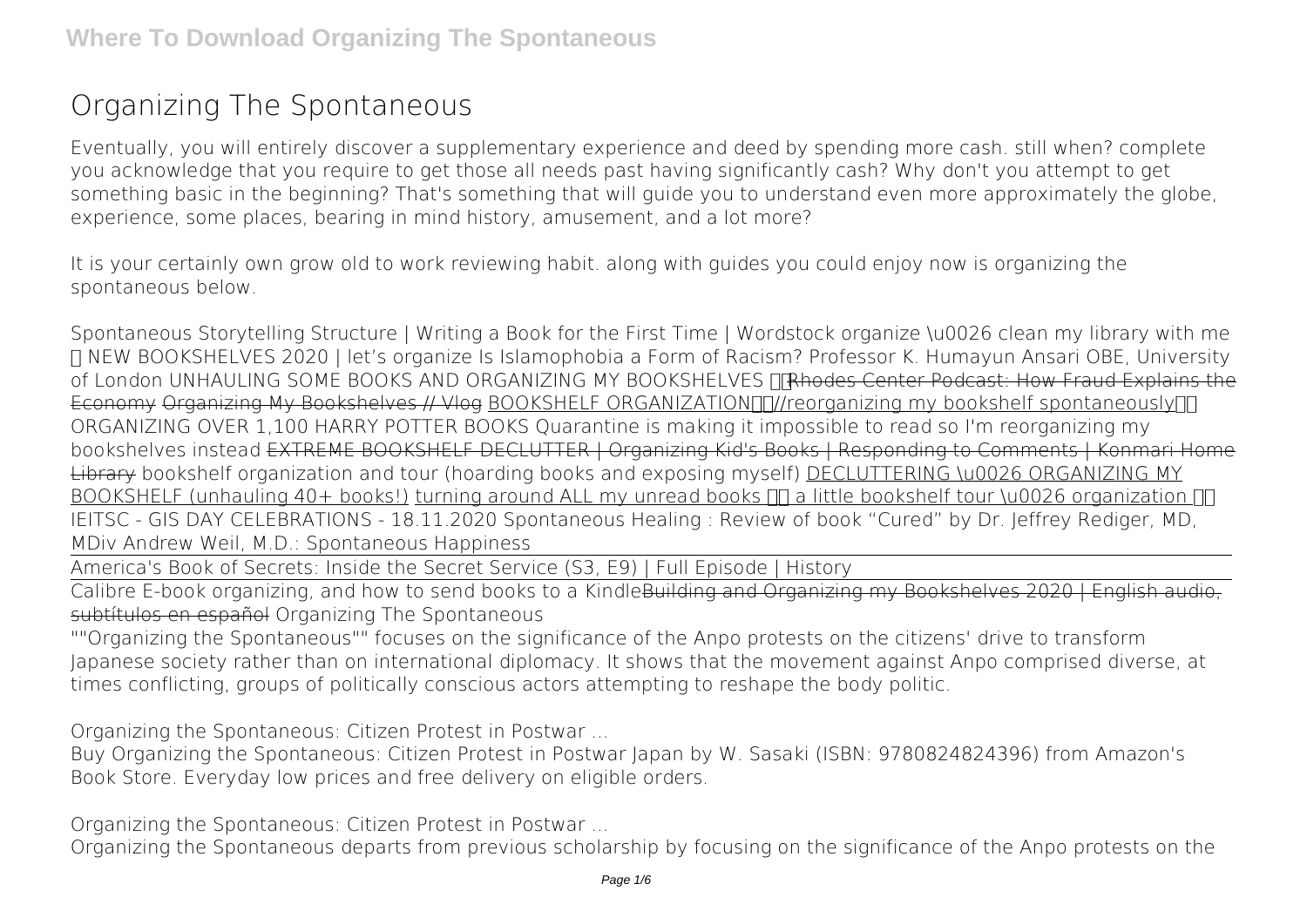citizens' drive to transform Japanese society rather than on international...

Organizing the Spontaneous: Citizens Protest in Postwar ...

Organizing the spontaneous : citizen protest in postwar Japan. [Wesley Makoto Sasaki-Uemura] -- In 1960 millions of Japanese citizens took to the streets for months of protest against the U.S.-Japan Security Treaty (Anpo) and its forcible ratification by the Kishi government.

Organizing the spontaneous : citizen protest in postwar ...

Download Free Organizing The Spontaneous Organizing The Spontaneous Getting the books organizing the spontaneous now is not type of inspiring means. You could not lonely going similar to book increase or library or borrowing from your contacts to approach them. This is an extremely simple means to specifically acquire guide by on-line.

Organizing The Spontaneous - logisticsweek.com

Organizing the Spontaneous departs from previous scholarship by focusing on the significance of the Anpo protests on the citizens' drive to transform Japanese society rather than on international diplomacy. It shows that the movement against Anpo comprised diverse, at times conflicting, groups of politically conscious actors attempting to ...

Organizing The Spontaneous Book – PDF Download

Organizing the Spontaneous: Citizen Protest in Postwar Japan. Link/Page Citation Organizing the Spontaneous: Citizen Protest in Postwar Japan. By Wesley Sasaki-Uemura. Honolulu: University of Hawaii Press, 2001. 293 pp. \$56 (cloth). Poetry, essays, and other seemingly innocent forms of expression often double as powerful forms of resistance, as ...

Organizing the Spontaneous: Citizen Protest in Postwar ... Organizing the Spontaneous - Citizen Protest in Postwar Japan

UBC Press | Organizing the Spontaneous - Citizen Protest ...

Self-organization relies on four basic ingredients: strong dynamical non-linearity, often though not necessarily involving positive and negative feedback balance of exploitation and exploration multiple interactions availability of energy (to overcome natural tendency toward entropy, or disorder)

Self-organization - Wikipedia

Organizing the Spontaneous: Citizen Protest in Postwar Japan: Sasaki-Uemura, Wesley: Amazon.com.au: Books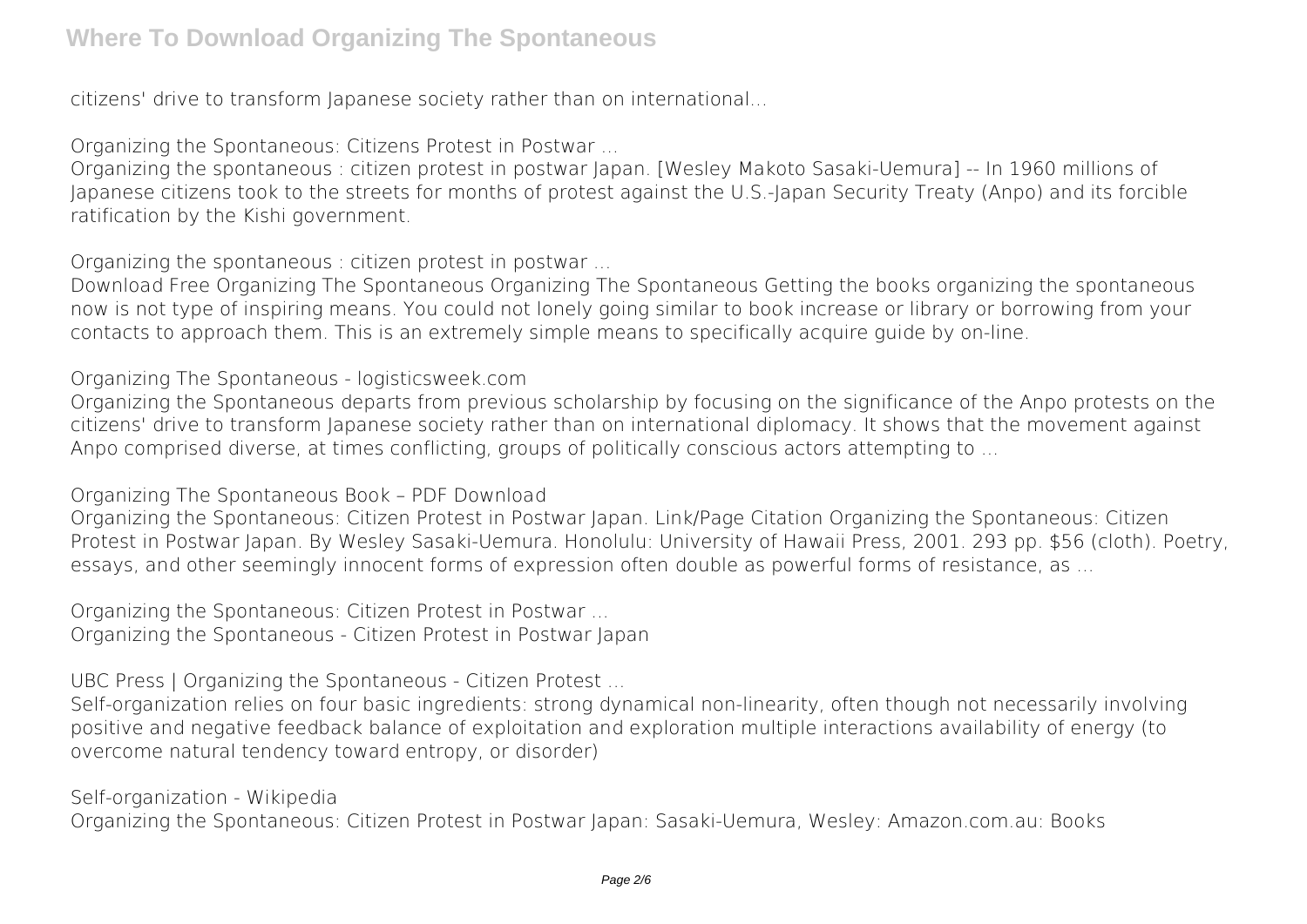In 1960 millions of Japanese citizens took to the streets for months of protest against the U.S.-Japan Security Treaty (Anpo) and its forcible ratification by the Kishi government. In the decades that followed, the Anpo era citizens' movements exerted a major influence on the organization and political philosophies of the anti-Vietnam War effort, local residents' environmental movements, alternative lifestyle groups, and consumer movements. Organizing the Spontaneous departs from previous scholarship by focusing on the significance of the Anpo protests on the citizens' drive to transform Japanese society rather than on international diplomacy. It shows that the movement against Anpo comprised diverse, at times conflicting, groups of politically conscious actors attempting to reshape the body politic.

In 1960 millions of Japanese citizens took to the streets for months of protest against the U.S.-Japan Security Treaty (Anpo) and its forcible ratification by the Kishi government. In the decades that followed, the Anpo era citizens' movements exerted a major influence on the organization and political philosophies of the anti-Vietnam War effort, local residents' environmental movements, alternative lifestyle groups, and consumer movements. Organizing the Spontaneous departs from previous scholarship by focusing on the significance of the Anpo protests on the citizens' drive to transform Japanese society rather than on international diplomacy. It shows that the movement against Anpo comprised diverse, at times conflicting, groups of politically conscious actors attempting to reshape the body politic.

dtPublisher's MessageddIn a time when managers are scrambling to find methods to maneuver through the madness of a completely unpredictable business environment, Jeffrey Goldstein's answers are surprising, challenging, and sometimes controversial. But when applied, they reveal the key to highly refined organization functioning. In The Unshackled Organization, consultant and management professor Jeffrey Goldstein examines new territory with his exploration into how change happens within an organization. Utilizing leading-edge scientific and social theories about change, including nonlinear, far-from-equilibrium, chaos theory, and system dynamics, Goldstein shows that only through "self-organization" can natural, lasting change occur. The theory behind "self-organization" arises from the idea of allowing and even amplifying unpredictable fluctuation rather than abolishing or controlling it. In other words, don't fight it! Change imposed from above often is not accepted with open arms by employees. But out of the chaos of change that emerges from within the organization will come long-lasting, structural improvements instead of short-term, Band-Aid solutions. This is a dramatic new way of looking at change, one that means rethinking how change happens within an organization and how you can encourage the process. This book is a pragmatic guide for managers, executives, consultants, and other change agents. More than an academic discourse on a new theory of change, it is filled with real-world examples about diverse types of change in a variety of business and service organizations. This is information you can start using today to support true change within your organization. Contents Publisher's Message Preface Chapter One: New Wine Skins Chapter Two: Growth in Nonlinear Systems Chapter Three: The Dynamics of Self-Organization Chapter Four: From Resistance to Attraction Page 3/6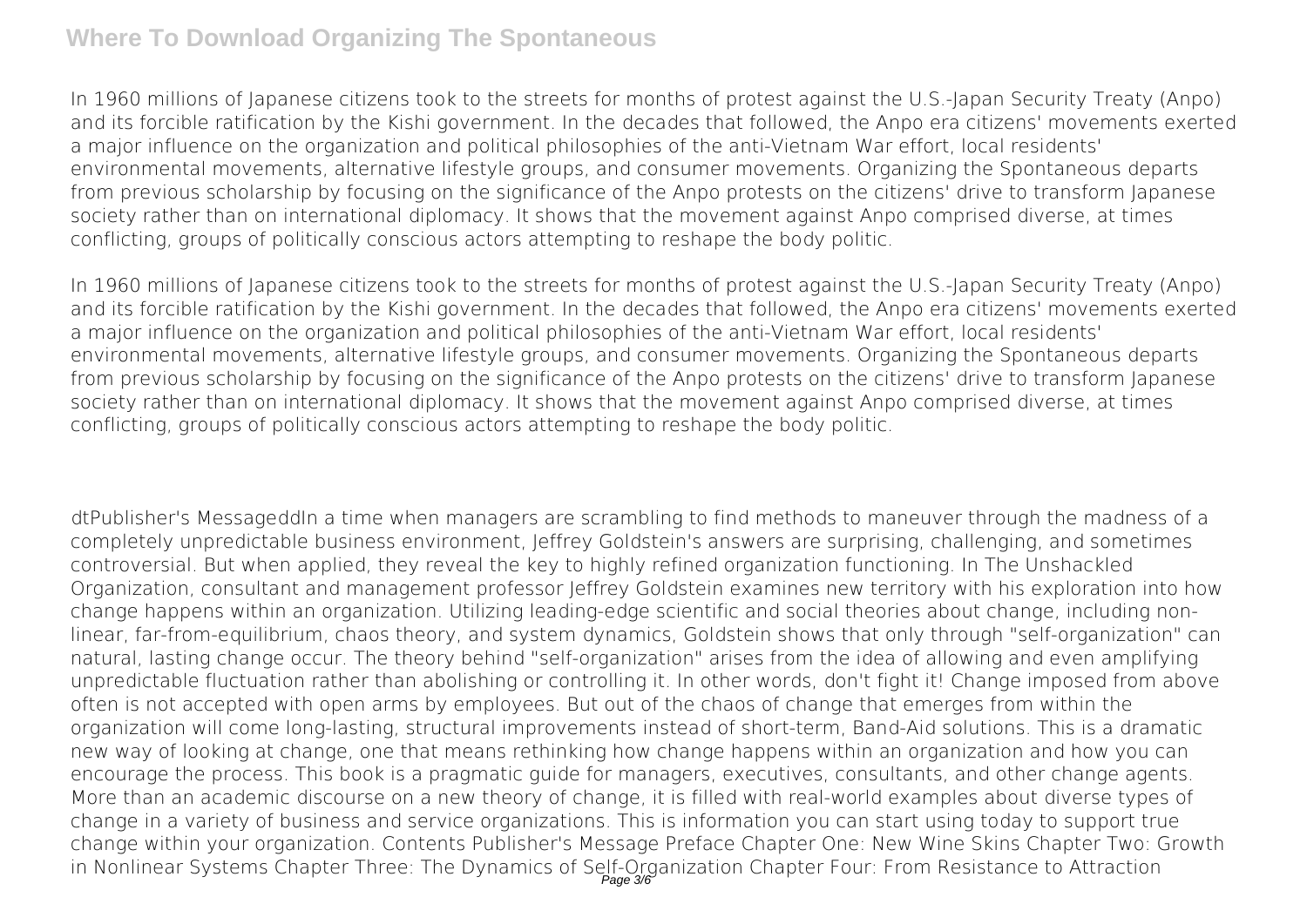Chapter Five: The Equilibrium Effect of Self-Fulfilling Prophecies Chater Six: Generating Far-From-Equilibrium Conditions Chapter Seven: Working With Boundaries Chapter Eight: Differences That Make A Difference Chapter Nine: The Cauldron of Change Chapter Ten: The Magic Theatre Epilogue Notes About the Author Index

Identifying a new approach to disaster response: spontaneous, compassionate, and impromptu actions to alleviate suffering. In Spontaneous Venturing, Dean Shepherd and Trenton Williams identify and describe a new approach for responding to disaster and suffering: the local organizing of spontaneous, compassionate, and impromptu actions—the rapid emergence of a compassionate venture. This approach, termed by the authors "spontaneous venturing," can be more effective than the traditional "command-and-control" methods of large disaster relief organizations. It can customize and target resources and deliver them quickly, helping victims almost immediately. For example, during the catastrophic 2009 bushfires in Victoria, Australia—the focal disaster for the book—residents organized an impromptu relief center that collected and distributed urgently needed goods without red tape. Special bonds and friendships formed among the volunteers and victims; some were both volunteer and victim. Many victims were able to mobilize resources despite considerable personal losses. Shepherd and Williams describe the lasting impact of disaster and tell the stories of Victoria residents who organized in the aftermath of the bushfires. They consider the limitations of traditional disaster relief efforts and explain that when victims take action to help others, they develop behavioral, emotional, and assumptive resilience; venturing leads to social interaction, community connections, and other positive outcomes. Finally, they explore spontaneous venturing in a less-developed country, investigating the activities of Haitians after the devastating 2010 earthquake. The lesson for communities hit by disaster: find opportunities for compassionate action.

Provides answers to one of the enduring paradoxes of mass social change. From the events of May 1968 to the Arab Spring and Occupy, we have seen social movements develop spontaneously around the globe propelling thousands and, at times, millions of people into the streets to demand an end to oppression. "In order to make sense of such events, the authors draw on George Katsiaficas's conception of the 'eros effect,' which picks up and takes off from concepts developed by Herbert Marcuse. This effect describes moments in which the instinctual human need for justice and freedom undergoes a massive spontaneous awakening. Drawing on Marcuse, the concept foregrounds the instinctual foundation of the desire for freedom, in which a biologically-based pleasure drive—eros—is given free play." — from the Foreword by Peter Marcuse However, even as the eros effect provides a valuable framework for understanding spontaneous global uprisings, Katsiaficas has acknowledged that the concept has remained underdeveloped. Spontaneous Combustion provides an introduction to the eros effect along with a series of elaborations, applications, and critical rejoinders concerning its implications. A truly interdisciplinary venture, the book features contributions from cutting-edge scholars and activists on the frontlines of today's struggles.

This book provides a reassessment of the significance of Max Weber's work for the current debates about the institutional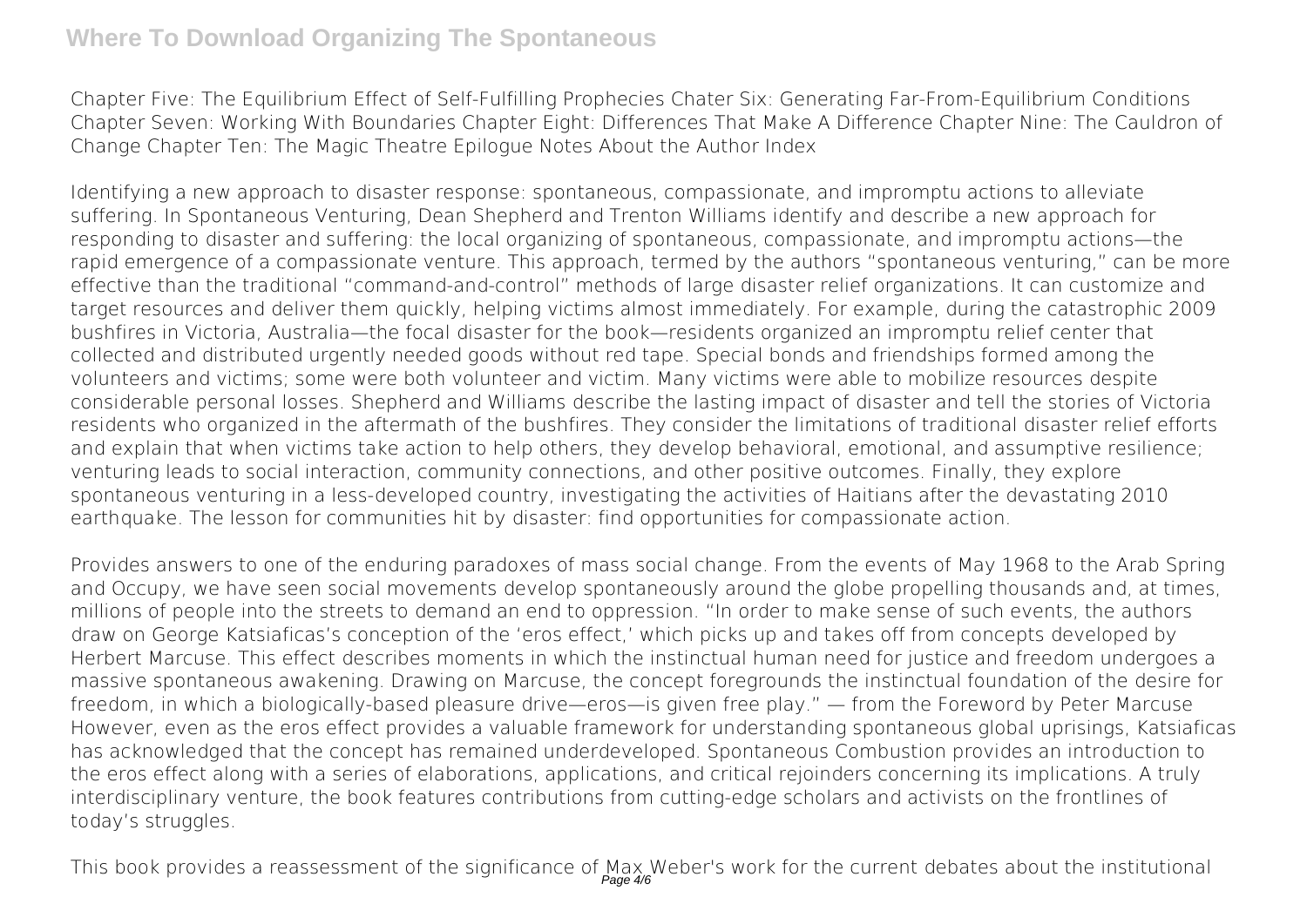and organizational dynamics of modernity. It re-evaluates Weber's sociology of bureaucracy and his general account of the trajectory of modernity with reference to the strategic social structures that dominated the emergence and development of modern society. Included here are detailed analyses of contemporary issues such as the collapse of communism, fordism, coporatism and traditionalism in both Western and Eastern societies. All of the contributors are scholars of international repute. They undertake analyses of Weber's texts and his broader intellectual inheritance to reassert the centrality of Weberian sociology for our understanding of the moral, political and organizational dilemmas of late modernity. These analyses challenge orthodox readings of Weber as the prophet of the iron cage. Instead they offer interpretations of his work which emphasize the reality of modernity as a dual process with the potential for both disarticulation of rational structures and deeper colonization of daily life. Not only is this book essential reading for Weber specialists but it also provides compelling analyses of modernity and the inherently contingent nature of global cultural and stuctural transformation. Martin Albrow, Roehampton Institute; Stewart Clegg, University of Western Sydney; David Chalcraft, Oxford Brookes University; John Eldridge, Glasgow University; Larry J

Kimathi Mohammed, a Michigan based activist who was a native of Savannah, Georgia deserves to be recognized as among the most original political theorists of the Black Power movement in the United States. "Organization & Spontaneity," originally published in 1974, was a response to key contradictions of the late 1960s and early 1970s Black freedom movement, manifested in the Black Panther Party and the League of Revolutionary Black Workers. In contrast to many political thinkers of the Civil Rights and Black Power era, Mohammed's work emphasized the self-organization of ordinary African Americans and their liberating, self-directed activism. Mohammed placed forward his critique of would-be Black vanguards at a time when most prominent Black Power activists--even the socialist advocates among them--were beginning to embrace electoral politics and systems of patronage which would ultimately suppress any independent Black political power. "Organization & Spontaneity" anticipated new obstacles in the Post-Civil Rights era, and continues to point the way out for our own place and time. This updated volume includes an additional essay by the author documenting CLR James' influence on the League of Revolutionary Black Workers, as well as a new introduction by Modibo Kadalie and an afterword by Matthew Quest.

Almost all the organizing books on the market today target the "left-brainer" - people who are generally disciplined, neat, and analytical. But for those who are more creative and spontaneous rather than logical and detail-oriented, help is on the way! In this book, Lee Silber turns traditional organizing advice on its head and offers unique solutions that complement the unorthodox lifestyle of the creative "right-brainer." For example: \* Discover how right-brainers can be organized in a leftbrain world \* Overcome obstacles that stand in the way of being more organized \* Pile, don't file - put paper in its place the right-brained way \* Learn how being a "pack rat" can be a good thing This creative new approach to getting it together is